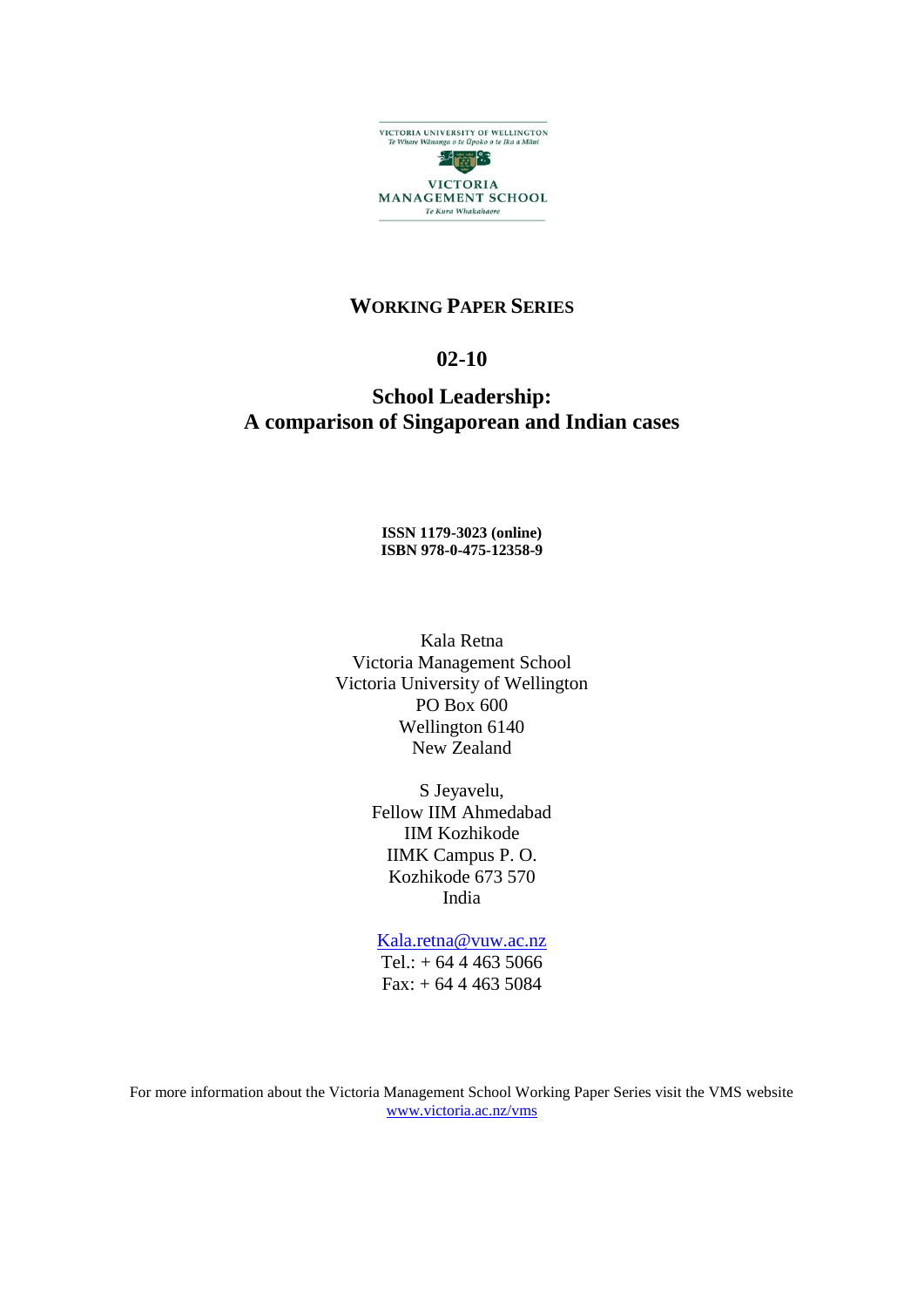#### **ABSTRACT**

The role of the principal in transforming a school is a core theme within the education literature on leadership. However, such work is mostly developed in a "Western" cultural environment, representing a particular set of values. This ignores the possibility that although leadership may be universal, the way it is described and practised may differ from culture to culture. Drawing from research carried out in Singapore and India, we present in this article how the teachers and students perceive the transformational effects of the school principals from an organisational and cultural perspective. This qualitative research uses in-depth interviews supplemented by participant observations to understand the influence of cultural variables on the practice of transformational leadership. In one case, despite cultural tensions, the findings suggest that the practice of transformational leadership has facilitated a positive culture in terms of collective learning and connectedness to the workplace and a leader among the organisational members. In the other case, transformational actions influenced sharing and learning and enhanced motivation where the leader consciously focused on creating a culture through actions aimed at achieving the vision which itself was in tune with the context.

**Keywords**: transformational leadership, school, culture, Singapore, India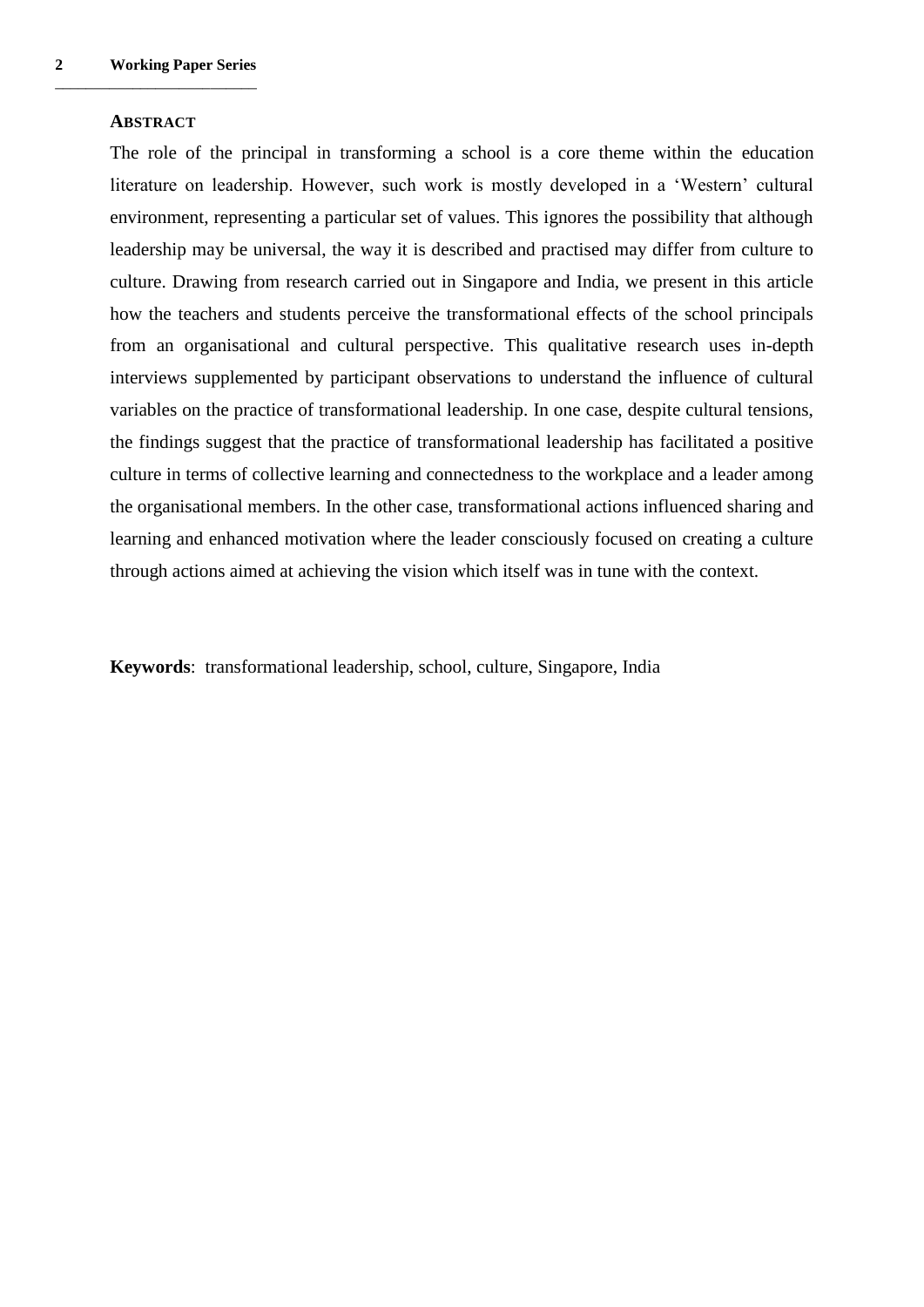#### **INTRODUCTION**

The literature on leadership in schools, especially that focussing on change management, invariably treats the principal as the core agent in the transformative process. However, such work is largely grounded and developed in a "Western cultural" environment, representing a particular set of values. While there are many studies that have examined the role of leadership in western cultures, our present study examines the role of leadership in a Asian context schools in Singapore and India. According to Leithwood, Jantzi and Steinbach (1999), schools are continually challenged to increase their performance in terms of their approaches to teaching and learning. In a school, any kind of improvement, innovation or changes will depend very much on the leader of the school. This explains the perceived importance of leadership as it is a precondition for an effective school. This is further supported by Marzano, Waters and McNulty (2005) who cited a 1977 U.S. Senate Committee Report on Equal Educational Opportunity that identified the principal as the single most influential person in a school. Also, it is claimed that the success of "good schools" are the result of the "quality of the leadership of the head" (DES, 1977:36). However, with these great premiums placed on the role of principal, there is still a lack of well articulated research as to how a principal transforms a school to compete in the increasingly competitive environment in which schools operate. In this article we present a comparative study on teachers' perceptions of transformational leadership in Singapore and India schools. Our specific interest was to understand how transformational leadership is perceived and practiced in different cultural contexts.

## **TRANSFORMATION LEADERSHIP**

The increased interest in transformational leadership can be attributed to the challenges posed to schools for a restructure and better management in terms of enhancing the performance and motivation of students and teachers (Barnett, McCormick & Conners, 2001). Some researchers claim that transformational leadership is suitable for bringing about complex changes that are required for continued sustainable improvements by schools to cope with the dynamic environment (Burns, 1978; Fullan, 2003).

The idea of transformational leadership has gained wide popularity among academics and school practitioners (Gardner & Avolio, 1998; Jung & Yammarino, 2001; Leithwood & Jantzi, 1999). Burns (1978) can be considered to be the key theorist behind the idea of transformational leadership through his prize winning book on "leadership". Based on his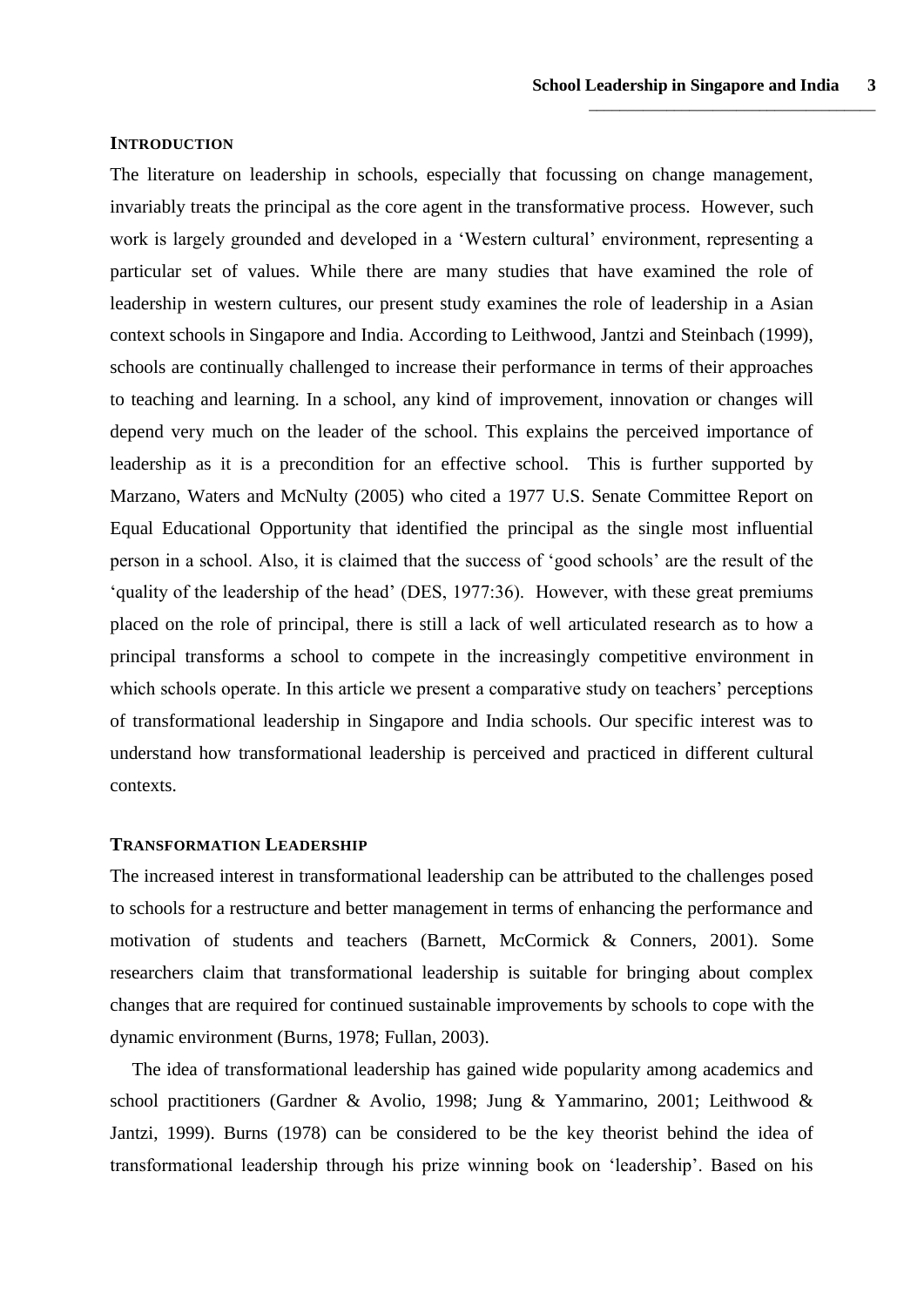analysis and research, he claimed that leaders possessed two aspects of power, that is, motives or purposes and resources. Burns" seminal work laid the foundation to distinguish between transactional and transformational leadership and emphasised that both these types of leadership reflects the appreciation of power-as-relationships. He also claimed that most leaders displayed the qualities of transactional leadership than transformational leadership. Since then, the concept of research has been increasingly carried out linking transformational leadership and culture of the organisation (Dalin, 1996).

A review of literature shows that leadership is associated with a change in cultural context in which people work and has the potential to transform or revitalise for higher work performance and enhanced productivity. This potential to reinvent, inspire and redirect organisational members, especially during periods of uncertainty, is therefore, considered transformational. Transformational leadership is considered to be a process where "leaders and followers raise one another to higher levels of morality and motivation" (p.20). Thus, transformational leadership is a "moral art" rather than a technical science (Sergiovanni, 1992). Implicit in this view is that while transformational leaders play a significant role in appealing to higher levels of morality and commitment with, and in the followers, the "followers and leaders are bound together in the transformation process" (Marks & Printy, 2003; Yukl, 1999). This is in sharp contrast with transactional leadership where leaders "motivate to appeal to followers" self-interest. It is evident that transformational leadership does not operate on superficial change but one that brings about systemic change. Transformational leadership is concerned with relationships between leaders and the "followers" for mutual benefit and good (Leithwood et al., 1999). The focus on developing and expanding the capacity and potential of followers to their maximum has extended and added value to the concept of transformational leadership (Marks & Printy, 2003). A transformational leader, in a school context undertakes the continuous professional development of teachers and builds the capacity for learning within the school (Leithwood et al., 1999). Several researches have attested to the effectiveness of transformational leadership in schools (Berg & Sleegers, 1996; Leithwood et al., 1999).

Transformational leadership is made up of four factors: charisma, inspirational motivation, intellectual stimulation and individualized consideration. Transformational leaders develop a vision, inspire and collectively bond organisational members to that vision. They communicate high expectations, promote new and creative ways of dealing with problems and treats individuals according to their needs (Bryman, 1992; Gardner & Avolio, 1998; Hater & Bass, 1988).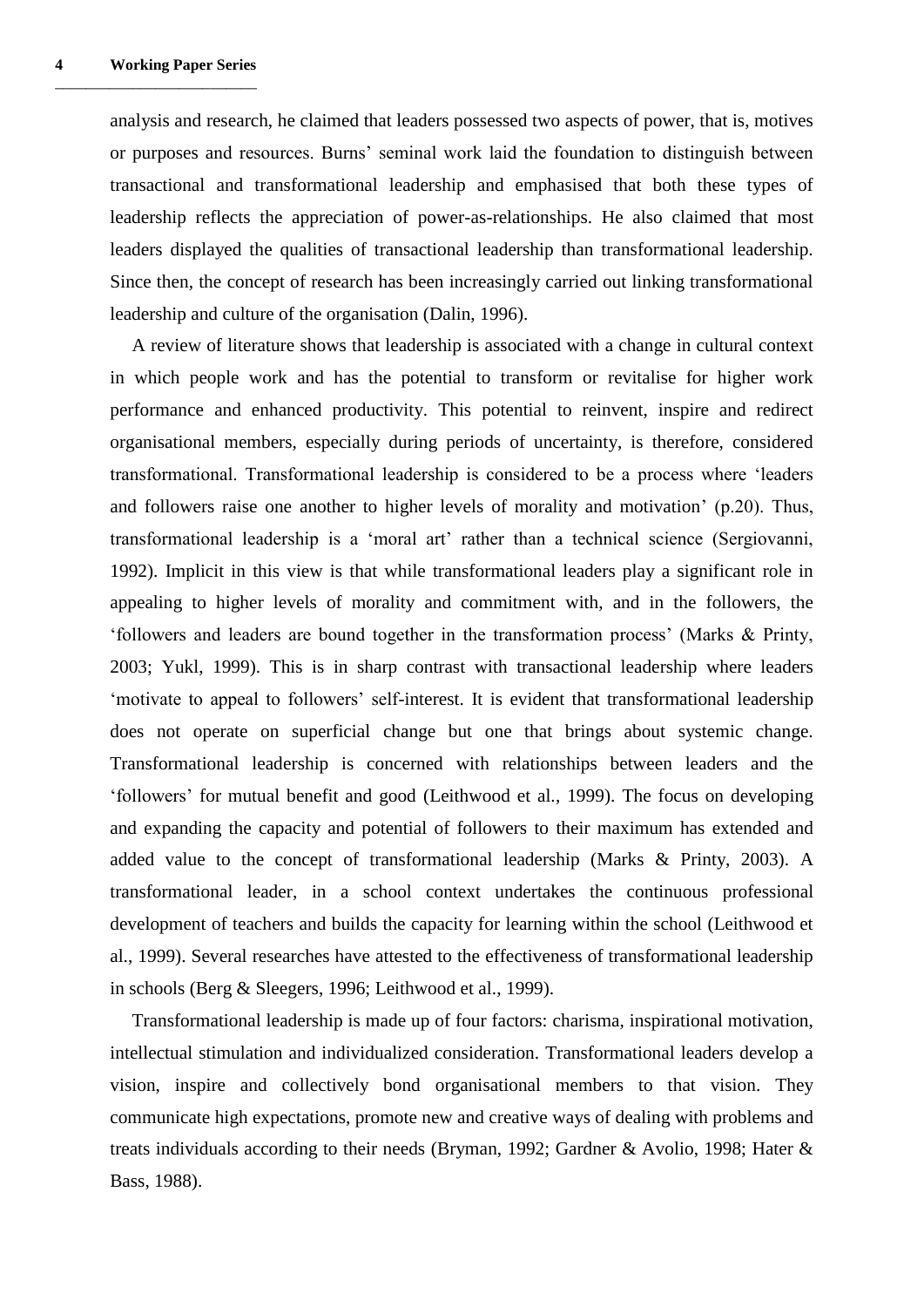In the Indian context, transformational leaders have been found to exhibit these unique characteristics – nurturing, expertise, personal touch, simple living, loyalty, self-sacrificing, and giving model other than the universal dimensions. These contributed to 56% of the transformational leadership practices where as the universal dimensions contributed to only 44% (Singh & Krishnan, 2005). They later validated a new scale and found that there were unique and universal dimensions to transformational leadership in Indian context (Singh & Krishnan, 2005). Kejriwal and Krishnan (2004) found that culture influences transformational leadership by shaping the leader"s worldview, some of which enhance transformational leadership.

Research on transformational leadership has also suggested that transformational leadership is strongly related to positive perceptions of headteacher's or principal's effectiveness, organizational level effects and student effects (Leithwood et al. 1999). According to Leithwood et al. (1999) transformational leadership in schools may be identified by a number of core leadership activities:

- Setting directions (includes vision-building)
- Developing people
- Promoting and nurturing a learning culture
- Building relationships within and with the school community.

These activities and behaviours have resulted in teacher collaboration, teacher motivation and to improve teachers' self-efficacy. While transformation leadership is contested by some (Currie & Lockett, 2007; Hallinger & Heck, 1996; Sergiovanni, 1991), a recent literature review on transformational leadership has suggested that in general, transformational leadership is still strongly related to positive perceptions of a headteacher's or principal's effectiveness, organizational level effects and student effects (Leithwood et al. 1999).

Seven country reports on school leadership found that successful leaders: used *setting directions* practices unique to the country context and commonly had a strong focus on student learning, *developing people* the practices used by successful leaders differed across the countries, and *redesign organization* through collaborative cultures, designing structures for participative decision making and building productive relationships (Leithwood 2005) . However, there has been little empirical research on the effects of transformational leadership across culture and this article attempts to fill this gap and contributes to cross-cultural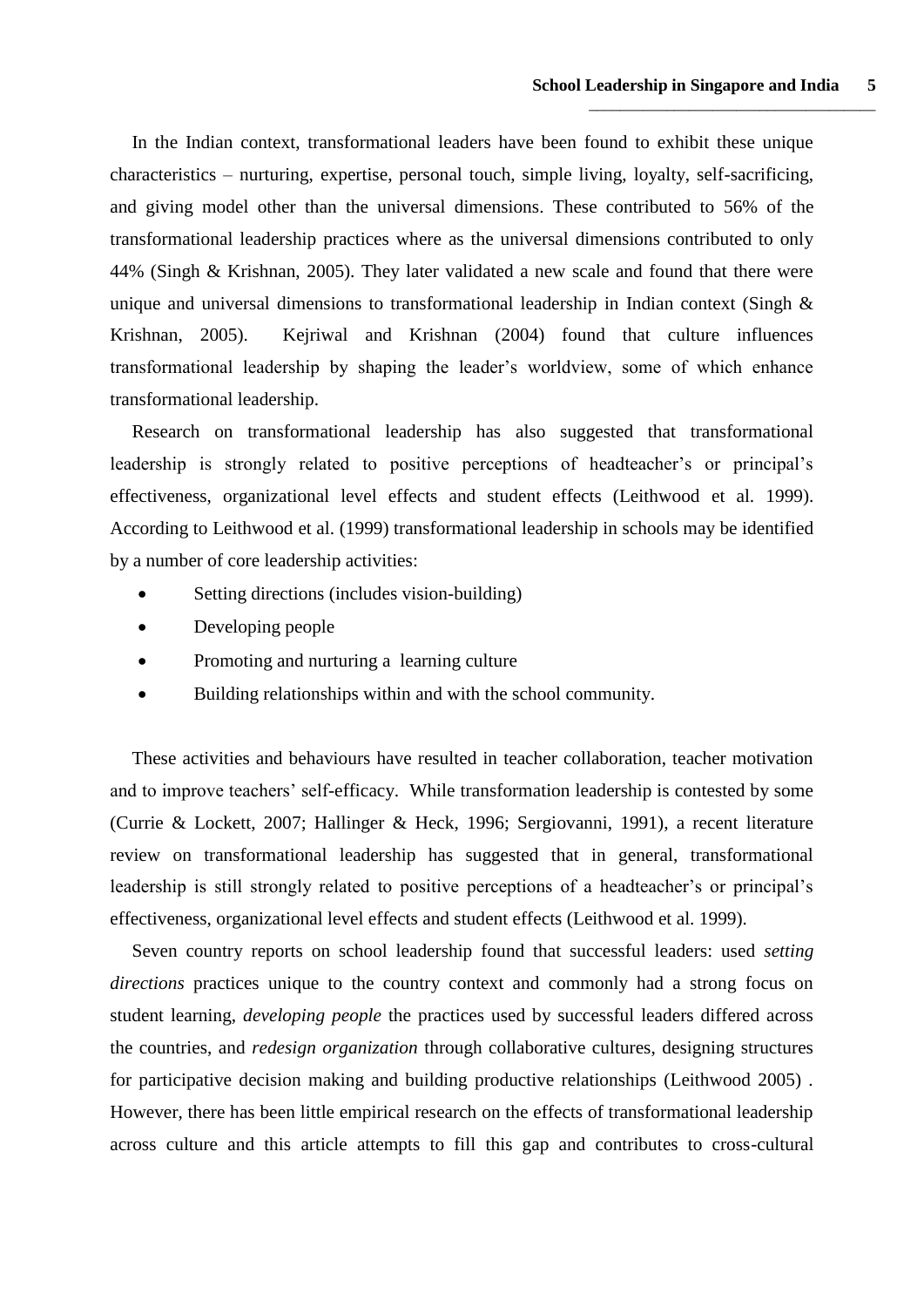literature by adding about how culture promotes or inhibits leadership processes outside North America and Europe.

## **METHODOLOGY**

A qualitative case study research was conducted in Singapore and India. The choice of both countries was driven by the feasibility and also for comparative purpose. Each case focused on leadership in a school context. Both schools and all participants were provided pseudonyms. The principal from Singapore was a female (Jenny) with 15 years of experience as a principal. The Indian school leader (Raman) was the founder of the school and the chairman of the board managing the school. He was male with more than thirty years experience in the field of education as a teacher and administrator.

The research took place over a period of 3 months, using ethnographic methods. About 16 staff members (Singapore) and 13 (India) took part in the face-to-face interviews that lased approximately 45 to 60 minutes. Information was gathered on staffs" perception of issues ranging from school visioning process, culture, leadership styles, learning, professional growth and the type of activities and behaviours that had the greatest impact on their workplace.

Other data sources include participant observation, scrutinise school documents such as the school"s newsletter, brochures, organisational and public documents. These were used in the triangulation process to verify organisational events and practices. The data was analysed using Constas"s (1992) category documentation.

## **DISCUSSION AND FINDINGS**

In this research, we modified Leithwood et al. (1999) transformational leadership model and the findings are categorised here in terms of key constructs of transformational leadership, with quotations exemplifying responses to each school. An overview of the key themes and differences in each of the cases is highlighted in Table 1.

## **SINGAPORE SCHOOL**

#### **Setting Directions**

The interviews and discussions with participants strongly pointed to staff having a strong sense of purpose and direction under the leadership of the principal. The principal carried out activities that resembled some elements of transformational leadership style. For example, the visioning process involved all staff of the school, whereby the vision was collaboratively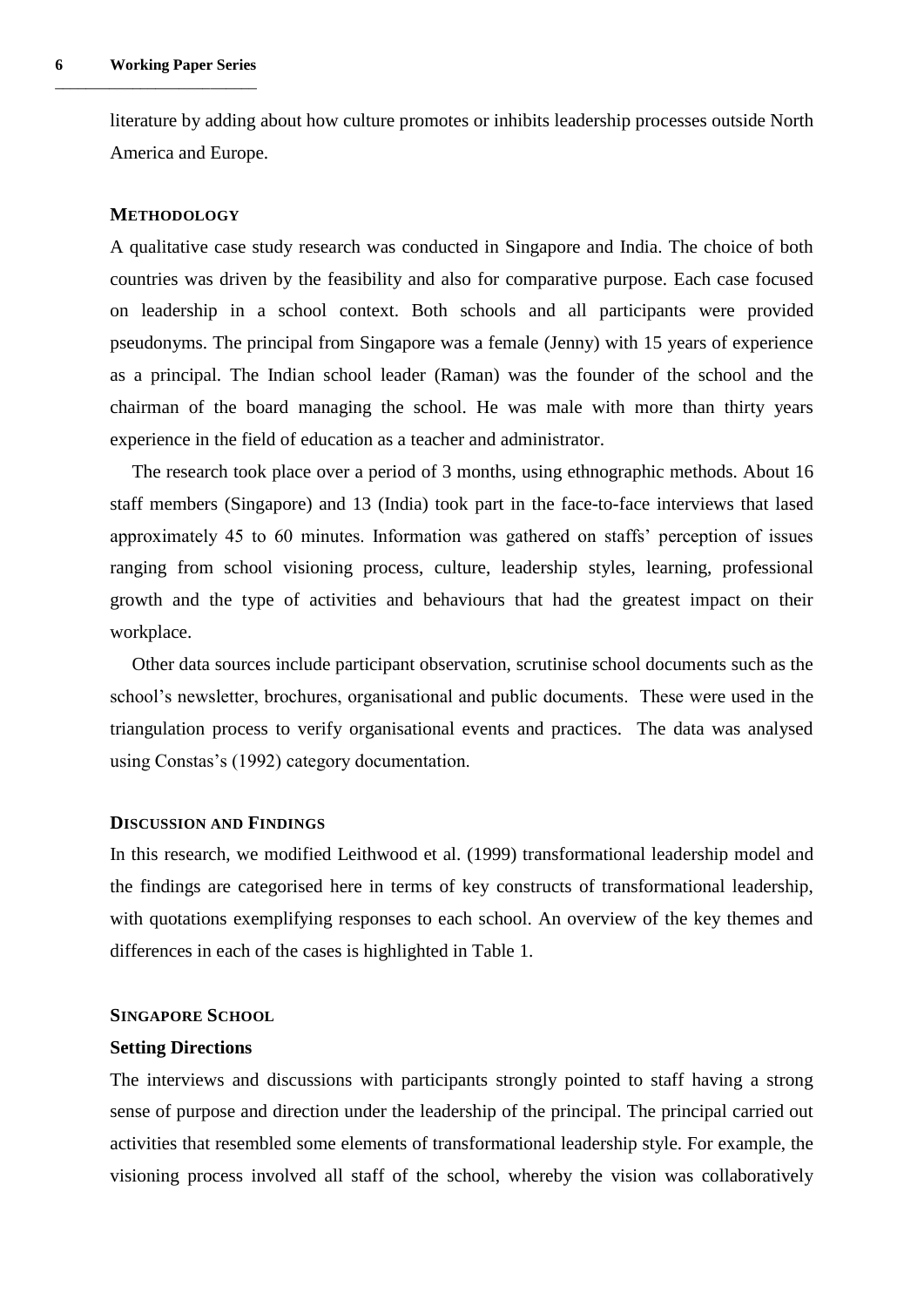crafted and clearly articulated in terms of how staff can collectively achieve the goals in terms of teaching and learning in the school. The envisioning process has also led to acquiring staff commitment and also has resulted in setting a clear direction that the participants were very appreciative of. For example, a teacher commented:

"It is a very good feeling to contribute my ideas and be part of the vision. We were involved in the process because my principal believes that we (teachers) are the key people in the school. She has given a clear sense of direction and we are happy to work together towards achieving that vision".

The process and importance of vision has been a dormant theme in the transformational school leadership (Bass, 1985; Bryman, 1993) and also it is the most important aspect of transformational leadership (Howell & Avolio, 1993; Seltzer & Bass, 1990). Though the participants understand that their contributions, as well as those of other members determine the overall vision of the school, they credited the principal as a highly visionary and also who has the capacity of get every individual to co-construct the vision. This ability of creating a collective sense of ownership and commitment is the result of staffs" strong admiration for the principal. This is evident from the discussions with the participants where many of them classified the principal as someone "unique", "special" and "different from other leaders".

Despite these positive responses, a few participants pointed out that the communal approach towards visioning was an issue for them as it altered their traditional way of doing things in the school. They explained that they were accustomed to a top-down decision making style and as such, they felt that the collective visioning process was too time consuming and was not really necessary. As one teacher explained:

> "I understand the advantages of everyone getting involved in coming up with our school vision, but it takes up too much time. In the past, the vision statements were done by the Principal and Vice Principal. We followed and worked accordingly. It is easier to follow than to be involved in the long decision making process".

Implicit in the above comment is that it may not be important for staff to participate in the visioning process on the basis that traditionally it has been passed down from the top management to other staff in the school. This suggests the cultural compliant attitude by Singaporean employees who will readily accept instructions that come from top management (Retna & Byson, 2007). This thinking and behaviour is also attributed to Singapore"s high power distance where hierarchy and position are highly valued by employees (Retna, 2005).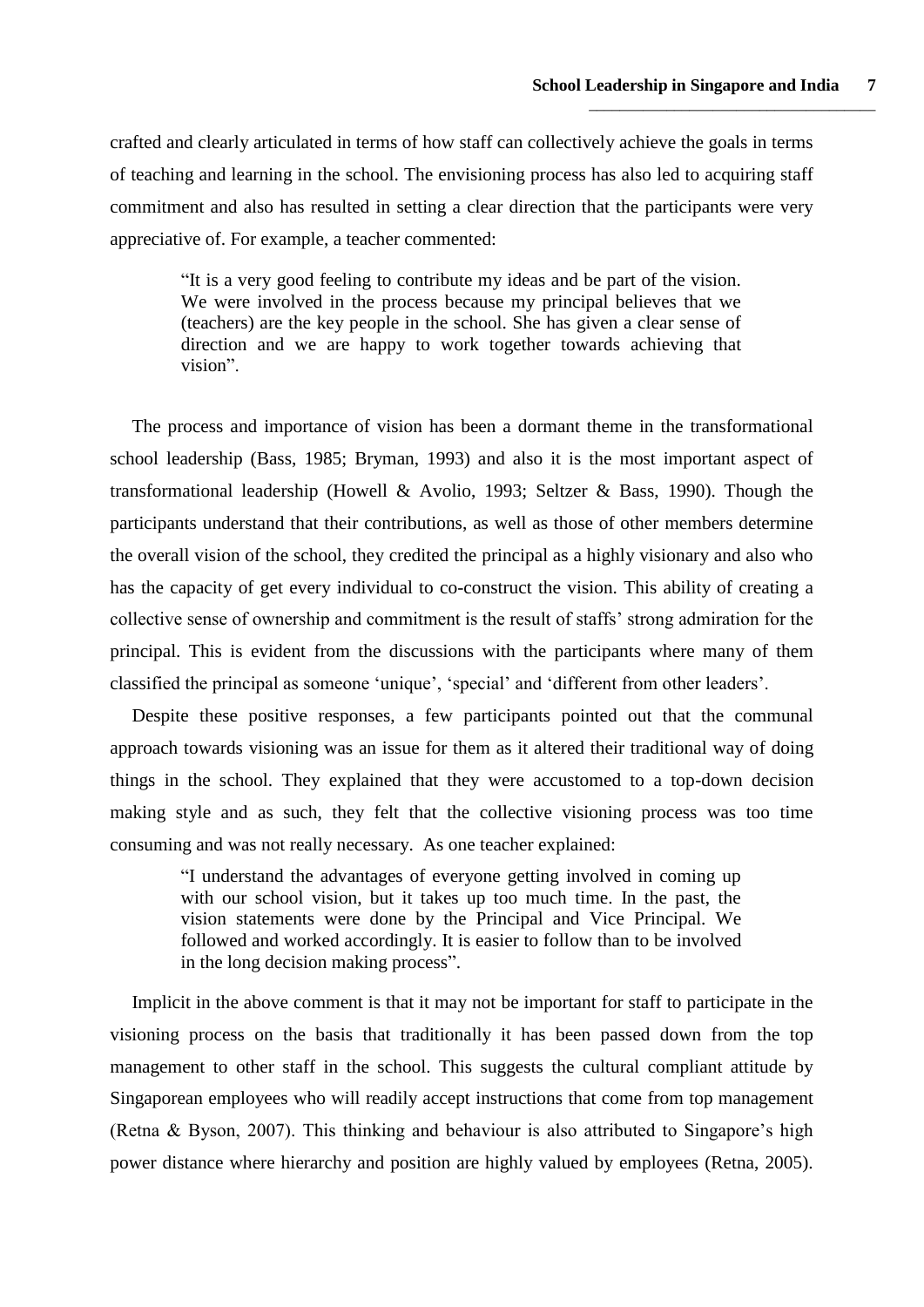Though, the principals" leadership style encouraged participation and collective decision making, cultural behaviour appears to be an impediment as authoritarian leadership is considered as a positive attribute among Singapore school principals (Zhang, 1994).

## **Motivating Staff**

One of the effects of the collective ownership and commitment was the way it affected the teachers in the way they carried out their teaching and learning for their students. Being involved and being aware of what is required to achieve the mission and goals of the school has helped staff to set higher expectations for themselves. Most of the participants expressed that they feel highly motivated to perform and few of them even acknowledged that in the past they did not put in much effort in carrying out their administrative roles as they only considered teaching as their "core duty". However, now with a clear direction and being valued by their co-workers and the principal, there is a "motivational force" within staff to perform their best in teaching and other administrative duties. This is clearly articulated by a teacher:

"I am motivated to do both teaching and admin roles beyond the school expectation. Through my principal I understand my competencies and how I can help my students to achieve their academic goals as well as the school target".

The findings suggest that the Principal has impacted on their behaviour and attitudes toward their performance and motivation. During the interviews, most of the participants were enthusiastic in explaining about how their motivations have been enhanced by the Principal. Words such as 'she understands our needs and feelings', and 'when you talk to her, you feel motivated" shows that the principal has a significant impact and influence on staff at work. Therefore, this explains the transformation the principal has effected on the staff who feel intrinsically motivated to align their goals with the school"s vision. On the contrary, a minority of participants felt that they are not very comfortable to consult or engage in discussions with the principal on an individual basis. This is because they were not sure about the level of trust that exist between the principal and staff. This is commented by a junior teacher:

> "I must remember that she is also our big boss. Even though she is helpful, cares for us and motivate us to work better, I can't really discuss everything with her".

Despite attempting to provide individual attention and motivation, some staff are not able to take advantage of the opportunities due to their cultural inhibitions. Trust is an important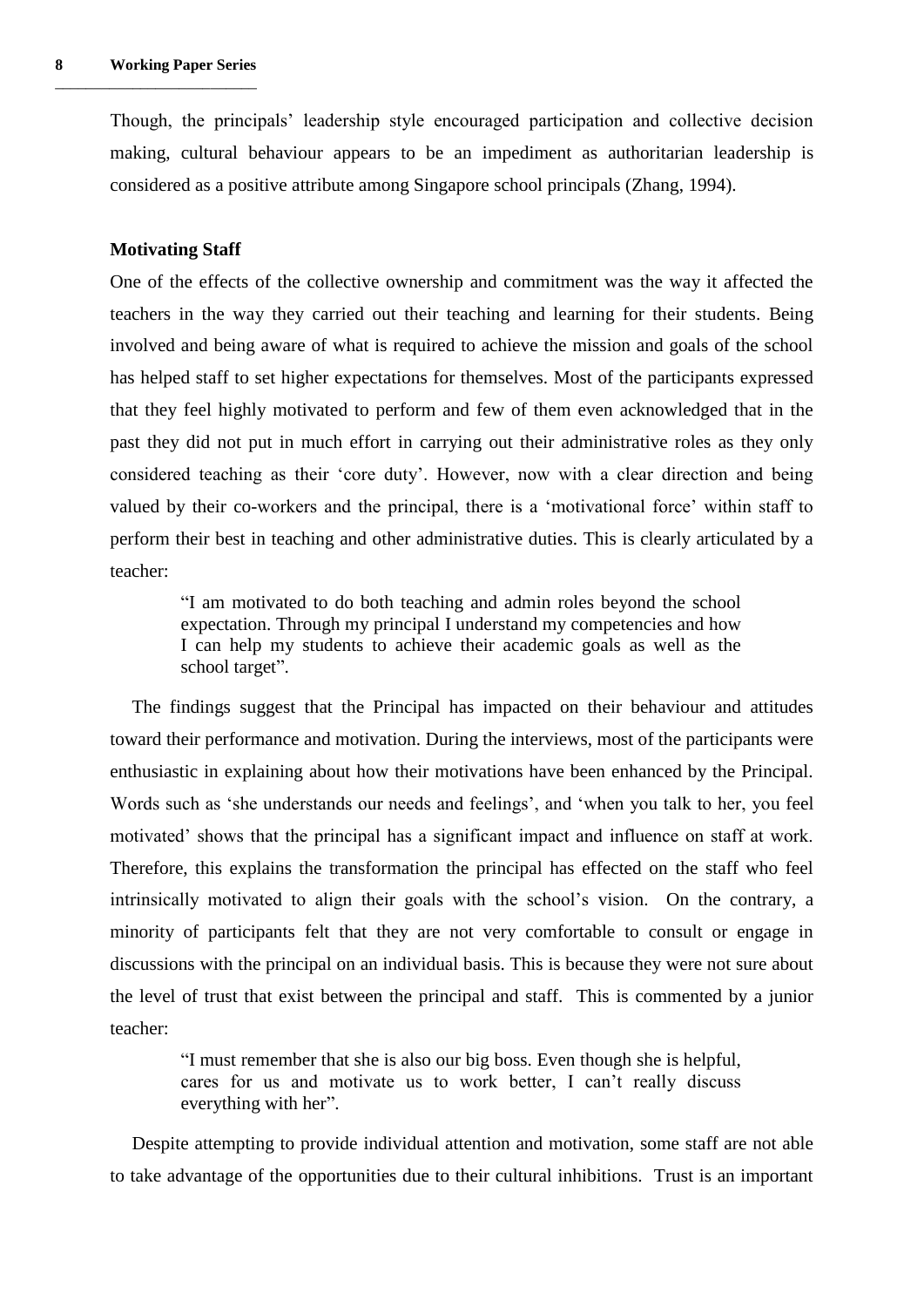element in developing a good relationship between staff and leader. As the above quote suggests, there seems to be some evidence that there was a low degree of trust between the staff and principal. This is in line with the findings of a study that found that most Singaporeans do not trust each other easily (Kau, Tan & Wirtz 1998). The "unsafe" to speak or relate feelings to the principal could also be the result of unequal power relations between superiors and staff in Singapore.

### **Staff Development**

One of the themes that emerged from the interviews was about development of staff. Most participants commented positively about the support and caringness provided for their professional and personal growth. Findings show that many elements of transformational leadership were practiced by the principal such as showing respect and care at an individual and school level, willingly and readily be available to staff when required and most importantly supporting and encouraging professional development. This is explained by a teacher:

> "My principal cares for us a lot. She encourages us to develop our skills by going for in-house and external training, seminars, and workshops. Attending such trainings has helped me to be a reflective and creative teacher. This is all possible because of my principal".

Providing individualised consideration is an important element of transformational leadership (Podasakoff, Mackenzie, Moorman & Fetter 1990). Findings show that the principal has enabled professional development for staff through her genuine care and support. Most participants expressed appreciation for her willingness to take on the mentoring and development roles and to attend to specific needs of the staff. One teacher praised the principal by commenting:

"She is a gem. She knows how to coach and motivate individuals. Because of her, my attitude towards work has changed. In a nutshell, she really genuinely cares for everyone. Her support and motivation makes the school a lively and a happy place to work".

These and other responses suggest that the principal has transformed the attitude of the staff in the school. Though the findings show that the school staffs' attitude towards work has been positive and meaningful, there a few participants who voiced their dissatisfaction on the grounds that the principal"s leadership style might not be appropriate. For example, a teacher summarised: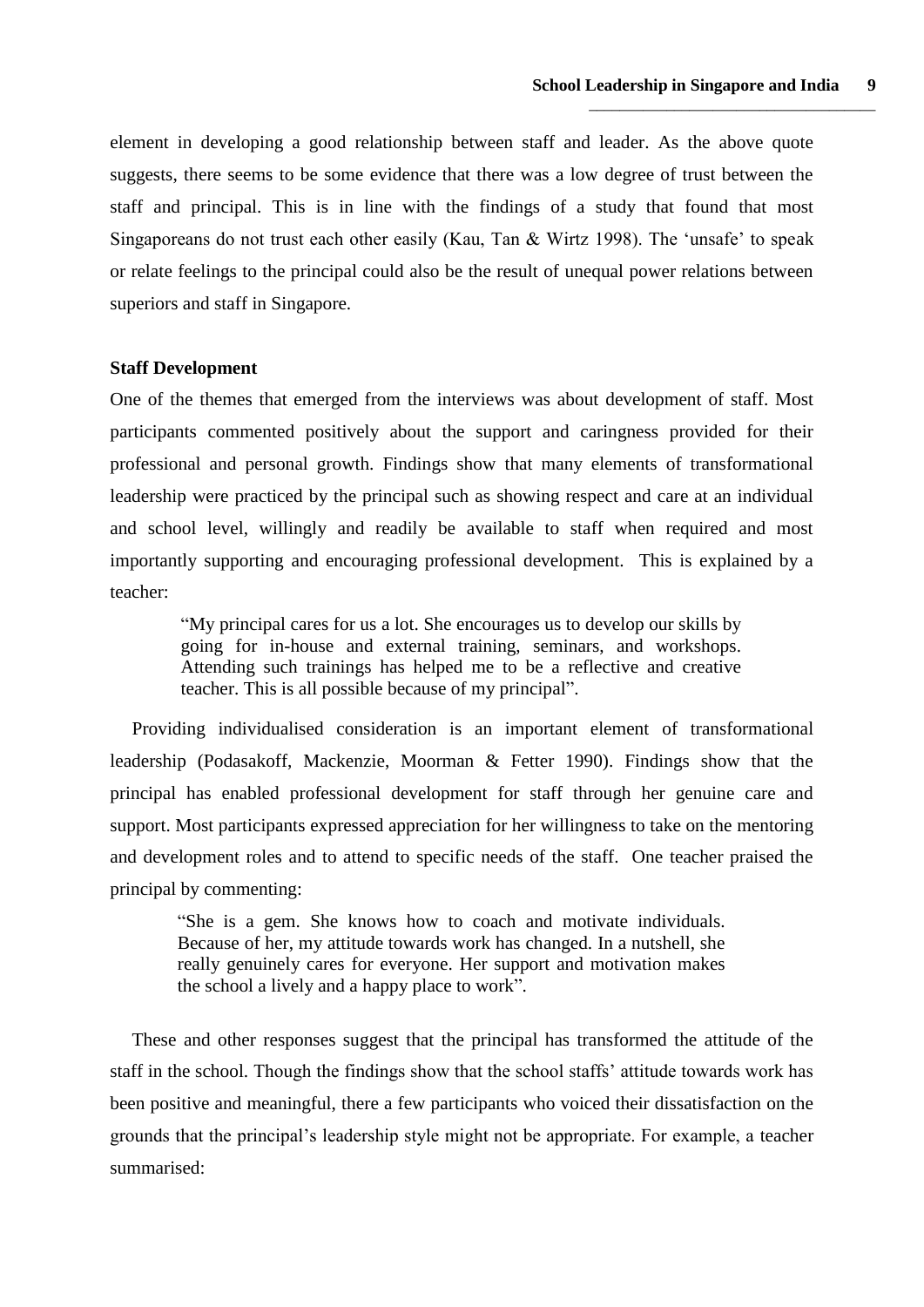"Even to attend a seminar or training, we are consulted. The principal should just tell us to go for the training and we will go. I prefer that she tells me what course I should attend than me thinking so hard about my professional development".

In general the above quote reveals the preference for non participative decision making processes so characteristic of bureaucratic practices in Singapore schools. This cultural thinking posed a dilemma for few participants who subtly showed some resistance and discomfort towards the principal"s leadership.

## **INDIAN SCHOOL**

The Indian school was started by the school leader, Mr Raman (name changed) in 1997 and has grown to more than 2500 students and 135 teachers. It is acknowledged as one of the best schools in the region with best results in the board exams  $(10<sup>th</sup>$  and  $12<sup>th</sup>$  standards).

## **Setting Directions**

The vision of the school is the vision of the founder and chairman, Raman and was not done through a visioning exercise. Every teacher is aware of the vision "equal opportunity for quality education", the focus on spoken English, and emphasis on specialised support for weaker students. However, the vision is clearly identified as the "Raman"s" vision by everyone. He had started the school to cater to the need of the people in the town, as parents were sending their wards to far off places to give them a good education. From day one, Raman articulated a unique policy of "no screening and no retention", which was the norm followed by other schools. The vision of equal opportunity for education irrespective of caste, creed or religion inspired the teachers and it was further reinforced by the policy of "no screening and no retention". Raman communicated a grand vision of best academic results with no screening or retention, locating it within the context of the need for quality education in his town, and the plight of the parents and students.

"It is Sir"s vision that has created this school and guided us in this tremendous growth and achievements. It is his vision to provide quality education for every one who wants to. We admit every student who applies. Moreover, he believes that weaker students need more support and it"s the responsibility of the teacher to ensure results, hence we never detain a student in any class. He has a noble cause and we all are happy to play our part in achieving it."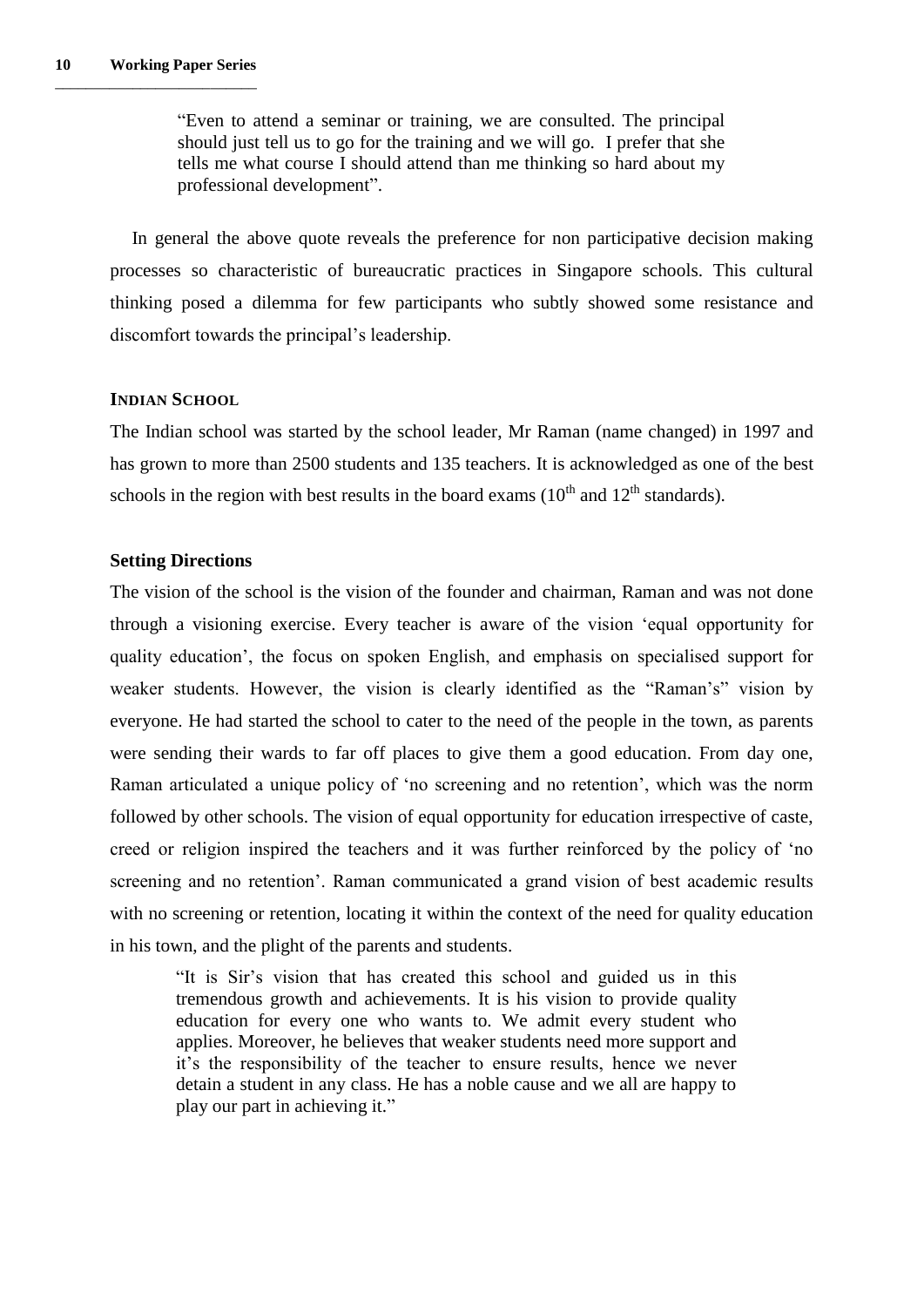The context sensitive service orientation has communicated a powerful vision which every member of the school identifies with. There is a collective ownership for the vision across the school, even though the vision is that of the founder. Teachers' total identification with the vision ensured the harmonious focus of energy towards achieving it. Every teacher feels that his/her daily activities are leading to achieving the best performance. He has not thrust on others his vision but by appealing to the needs of the people and their service orientation, he had ensured that there is total buy in for the vision. Raman is called "visionary", "service oriented", "unique" and "great" by the teachers. Because of the goal consensus, a collaborative work culture has been institutionalised which has led to performance orientation. Results and high performance is achieved through alignment of organizational processes and work culture. Moreover the unique, grand, and larger than life vision has necessitated high performance.

Interestingly there were no negative views or even criticisms against Raman. It seems to be due to collective acceptance of the vision rather than out of fear of contradicting the founder chairman.

## **Motivating Staff**

Every teacher is highly motivated, committed and passionate about teaching. The clarity of the vision exemplified the tasks and the whole school is focused on achieving the same. The vision appeals to the service orientation and the thought that they are contributing to society was highly motivating. Periodic meetings with all the teachers to communicate the organizational decisions, personal attention given to each teacher"s growth and openness i.e. "I am always available" has motivated the teachers to go beyond the call of duty to work for the vision.

> "I am very happy and excited to be working here. This school is unlike any other school. We all want to ensure that we get the best results. We work beyond our timings to achieve results. I have stayed in the hostel during exam times so that I can give personalised attention to weaker students. I would wake up early in the morning and stay awake till late night and be with students the whole time.

> People are very helping and professional here. I don"t have to bother about anything other than academics. So I give my best to students."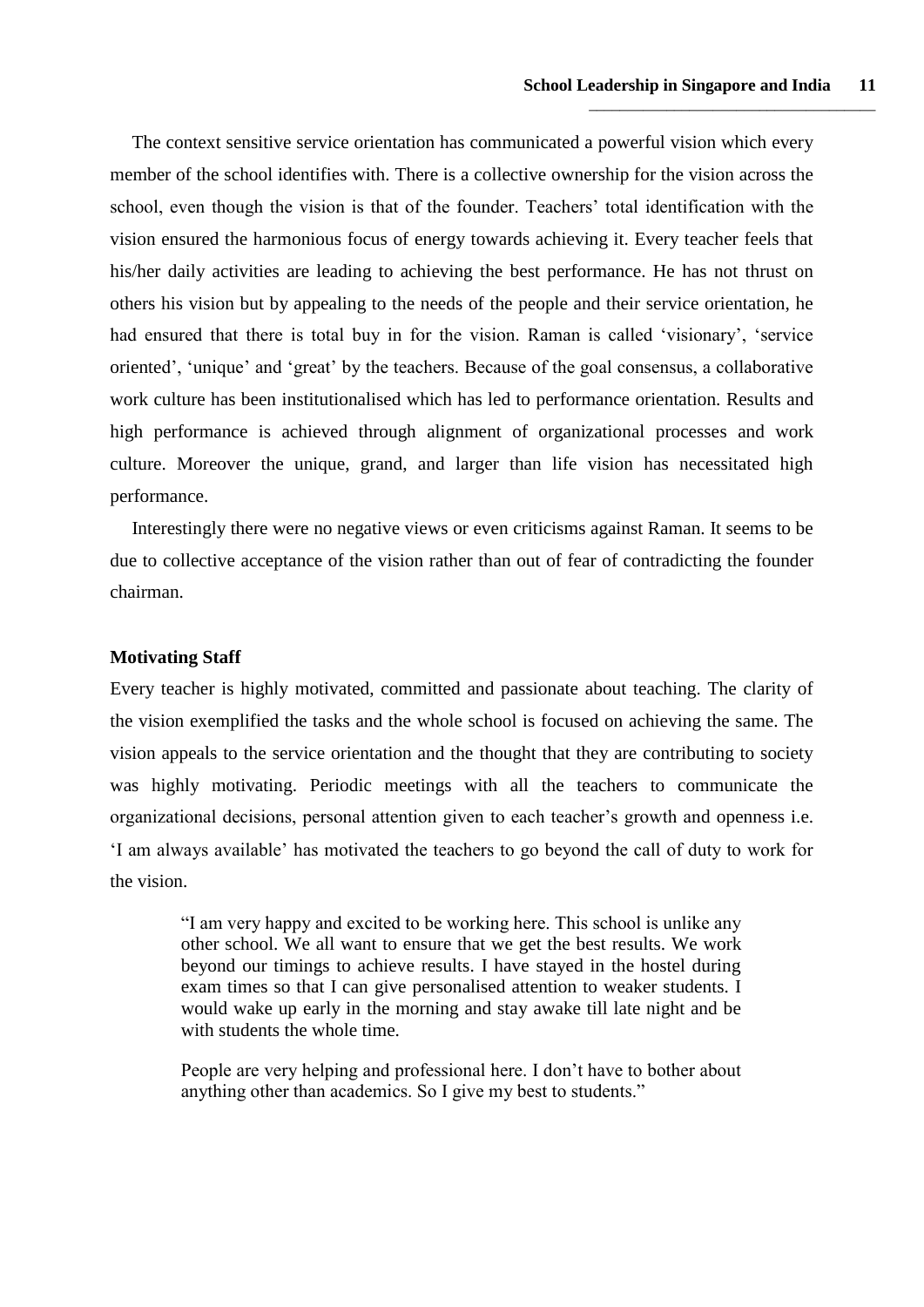The clarity of the vision, its linkages to individual's teaching, a larger purpose, absence of any distractions, professional work climate, collaborative and learning culture, opportunities for learning and growth, and the individualised approach of Raman are mentioned by teachers as the motivating factors for high performance. Because of the high levels of motivation and commitment, the teachers go beyond the call of the duty to ensure high performance. Many of them work weekends, and late nights when ever required, so that the weaker students as well as bright students are given specialised attention to achieve their full potential. Surprisingly, next to Raman and his vision, the professionalism and lack of distractions in petty things and politics are stated by many, as motivators.

#### **Staff Development**

The opportunity for learning and growth is one of the aspects mentioned by every teacher. The learning is institutionalised through organizational structure, processes and culture. The grand vision required fast scalability, which was complicated by the combined effect of the need for high performance and lack of good teachers in the labour market. Fresh recruits as well as experienced teachers are regularly evaluated in terms of teaching effectiveness and feedback and suggestions for improvement provided by senior teachers. Senior teachers are always available to address any academic and personal concerns. Raman kept an open office and would entertain any query, academic or personal, and would give suggestions based on his vast experience. Many recount of the difficult and complex situations tackled easily because of the help from senior teachers and Raman. Staff development is institutionalised in the collaborative work practices.

> "Senior teachers give feedback and suggestions regularly. I can go to seniors whenever I face a problem. If it is a difficult one we can always go to sir. Because of his experience, he gives simple solutions to even difficult problems."

> "Sir is always available to help us out. If we have any problem academically or even personally we can approach him any time."

Attention to growth and development is not only through personal involvement by Raman, but also through the collaborative work culture and institutionalised practices facilitated by the structure. Every teacher appreciated the learning opportunity provided by the school and the difference it made to them personally and professionally.

"I would never have learnt so much anywhere else. I have seen the best and the weakest students. I have learnt a lot after joining here. Now I am confident I can teach any class with ease and give good results."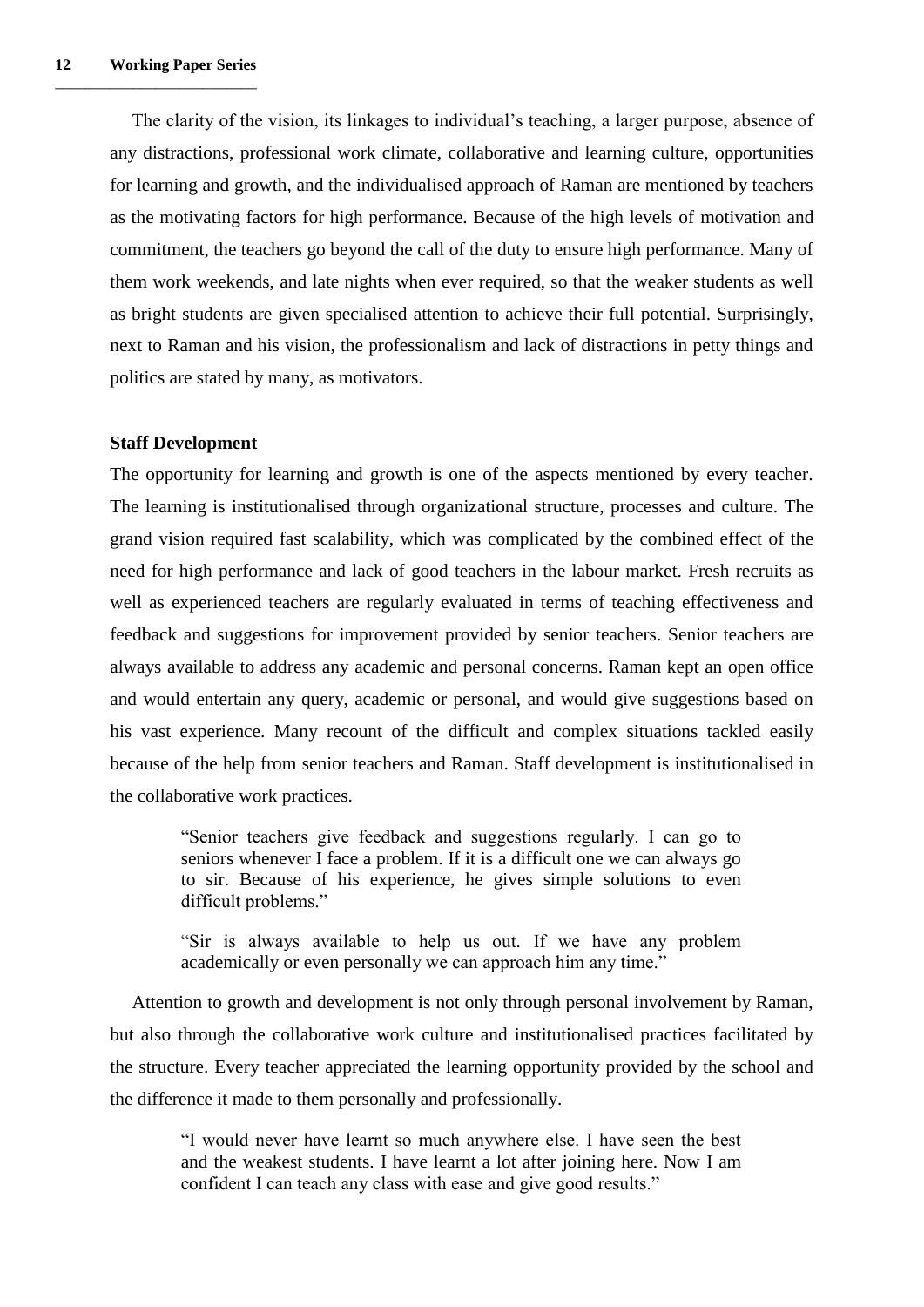| <b>Singaporean Case</b>                                                                                                                                                             | <b>Indian Case</b>                                                                                                                                                          |
|-------------------------------------------------------------------------------------------------------------------------------------------------------------------------------------|-----------------------------------------------------------------------------------------------------------------------------------------------------------------------------|
| <b>Setting Direction</b><br>Collective vision<br>participative processes                                                                                                            | Principal's personal vision<br>Rooted in context<br>Buy-in by staff                                                                                                         |
| <b>Motivating staff</b><br>Principal perceived as a contributor to<br>sustaining staff motivation<br>Low degree of trust between staff and<br>principal                             | Principal perceived as the key motivator for<br>high level of performance<br>High degree of trust belief in achieving the<br>goals set by the principal                     |
| <b>Staff development</b><br>Professional and personal development<br>highly encouraged and supported by<br>principal<br>Principal perceived as meeting<br>individual needs of staff | Institutional practices/structures/processes<br>facilitate professional development<br>Principal and senior teachers undertake<br>$\bullet$<br>coaching and mentoring roles |
| Participative decision making<br>High level of involvement                                                                                                                          | Learning and collaborative culture<br>Unquestioning mindset towards decisions made<br>by principal                                                                          |
| <b>Dissenting voices/issues</b><br>Raised by some participants<br>$\bullet$                                                                                                         | Not a single criticism/negative expressions by<br>participants                                                                                                              |

**Table 1: Summary of key themes/differences exhibited in each of the cases.**

## **CONCLUSION**

There are interesting similarities and differences in transformational leadership in schools across Singapore and India. In the Singapore case there were dissenting voices, whereas none was heard in India. The Singapore school vision was a shared collective vision developed through participative processes, whereas in the Indian school the vision was the school leader"s personal vision which was rooted in the context. The motivation is primarily through personalised attention of the Principal in the Singapore case and through grand, larger than life vision and collaborative professional work culture in India. Staff development again was through personalised attention in the Singapore case and personalised attention across the school through institutionalised collaboration for learning and growth. It is interesting to note that the context has shaped the vision and transformational practices in the Indian school and individual style in the Singapore school.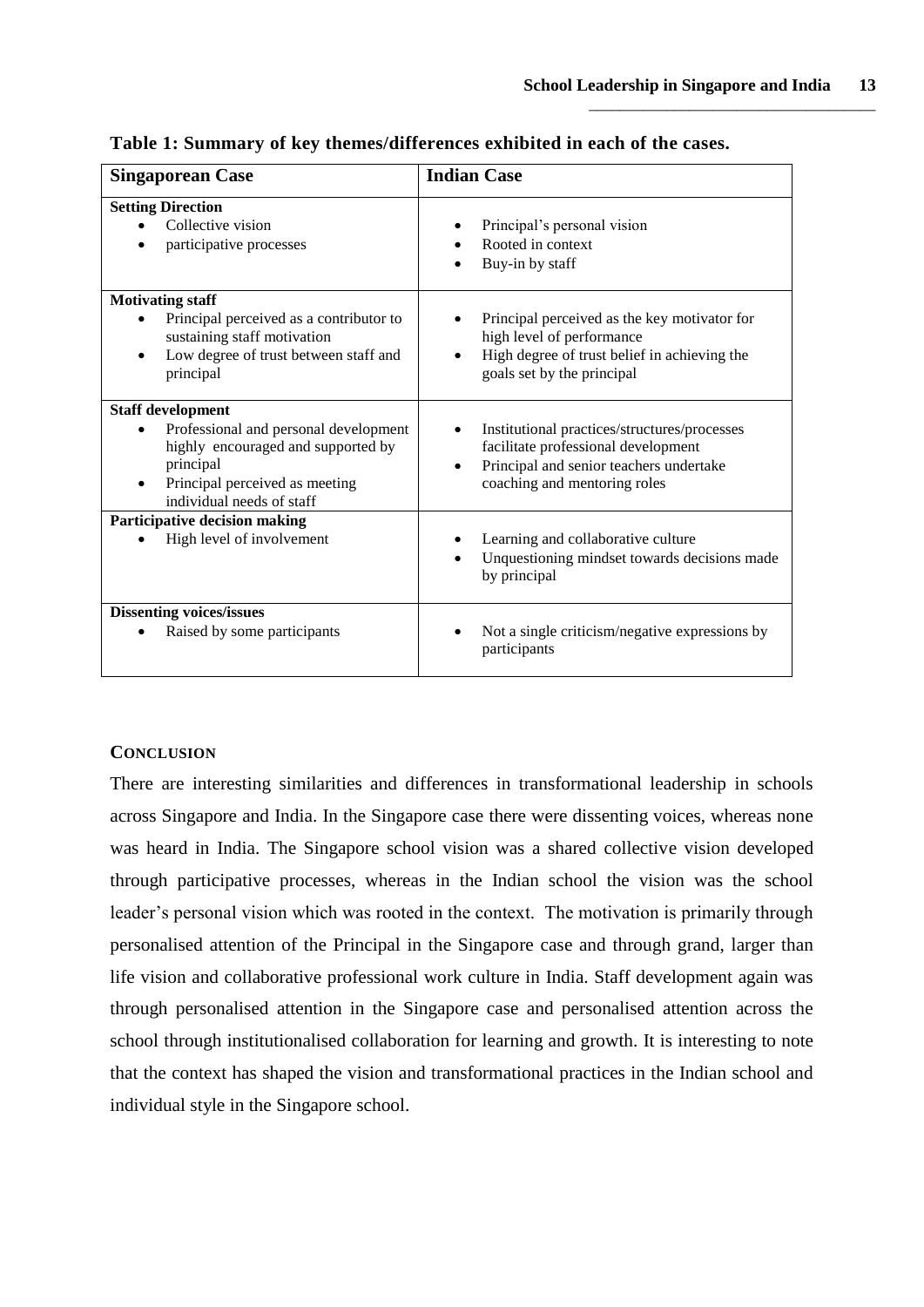#### **REFERENCES**

Barnett, K., McCormick, J., & Conners, R. (2001). Transformational leadership in schools – Panacea, placebo or problems? *Journal of Educational Administration, 39*(1): 1-17.

Bass, M.B. (1985). *Leadership performance beyond expectations*. New York: The Free Press.

- Berg, R., & Sleegers, P. (1996). The innovative capacity of secondary schools: A Qualitative study. *International journal of Qualitative Studies in Education, 9*(2): 201-23.
- Bryman, A. (1993). *Charisma and leadership in organizations*. Newbury Park, CA: Sage.
- Burns, J. (1978). *Leadership*. New York: Harper & Row.
- Constas, M. (1992). Qualitative Analysis as a Public Event: The Documentation of Category Development Procedures. *American Educational Research Journal*, *29*(2): 253-266.
- Currie, G., & Lockett, A. (2007). A critique of transformational leadership: Moral, professional and contingent dimensions of leadership within public service organizations. *Human Relations, 60*(2): 341-370.
- Dalin, P. (1996). *School Development*. London: Cassell.
- DES (1977). *Ten Good Schools: A Secondary School Enquiry.* London: Department of Education and Science.
- Fullan, M. (2003). *The moral imperative of school leadership.* Thousand Oaks, CA: Corwin Press.
- Gardner, W.L., & Avolio, B.J. (1998). The charismatic relationship: A dramaturgical perspective. *Academy of Management Journal*, *39*: 1513-1537.
- Hallinger, P., & Heck, R.H. (1996). Reassessing the principal's role in school effectiveness: a review of empirical research, 1980-1995. *Educational Administration Quarterly*, *32*(1): 5- 44.
- Hater, J.J., & Bass, M.B. (1988). Superiors' evaluations and subordinates' perceptions of transformational and transactional leadership. *Journal of Applied Psychology, 73*(4): 695- 702.
- Howell, J.M., & Avolio, B.J. (1993). Transformational leadership, transactional leadership, locus of control, and support for innovation: Key predictors of consolidated-business-unit performance. *Journal of Applied Psychology, 78*: 891-902.
- Jung, I.D., & Yammarino, F.J. (2001). Perceptions of transformational leadership among Asian Americans and Caucasian Americans: A level of analysis perspective. *The Journal of Leadership Studies*, *8*(1): 3-21.
- Kejriwal, A., & Krishnan, V.R. (2004). Impact of vedic worldview and gunas on transformational leadership. *Business Management*, 29(1): 29-40.
- Leithwood, K. (2005). Understanding successful principal leadership: progress on a broken front. *Journal of Educational Administration, 43*(6): 619-629.
- Leithwood, K., & Jantzi, D. (1999). Transformational school leadership effects: A replication. *School Effectiveness and School Improvement, 10*(4): 451-479.
- Leithwood, K., Jantzi, D., & Steinbach, R. (1999). *Changing Leadership for Changing Times.*  Buckingham, Philadelphia: Open University Press.